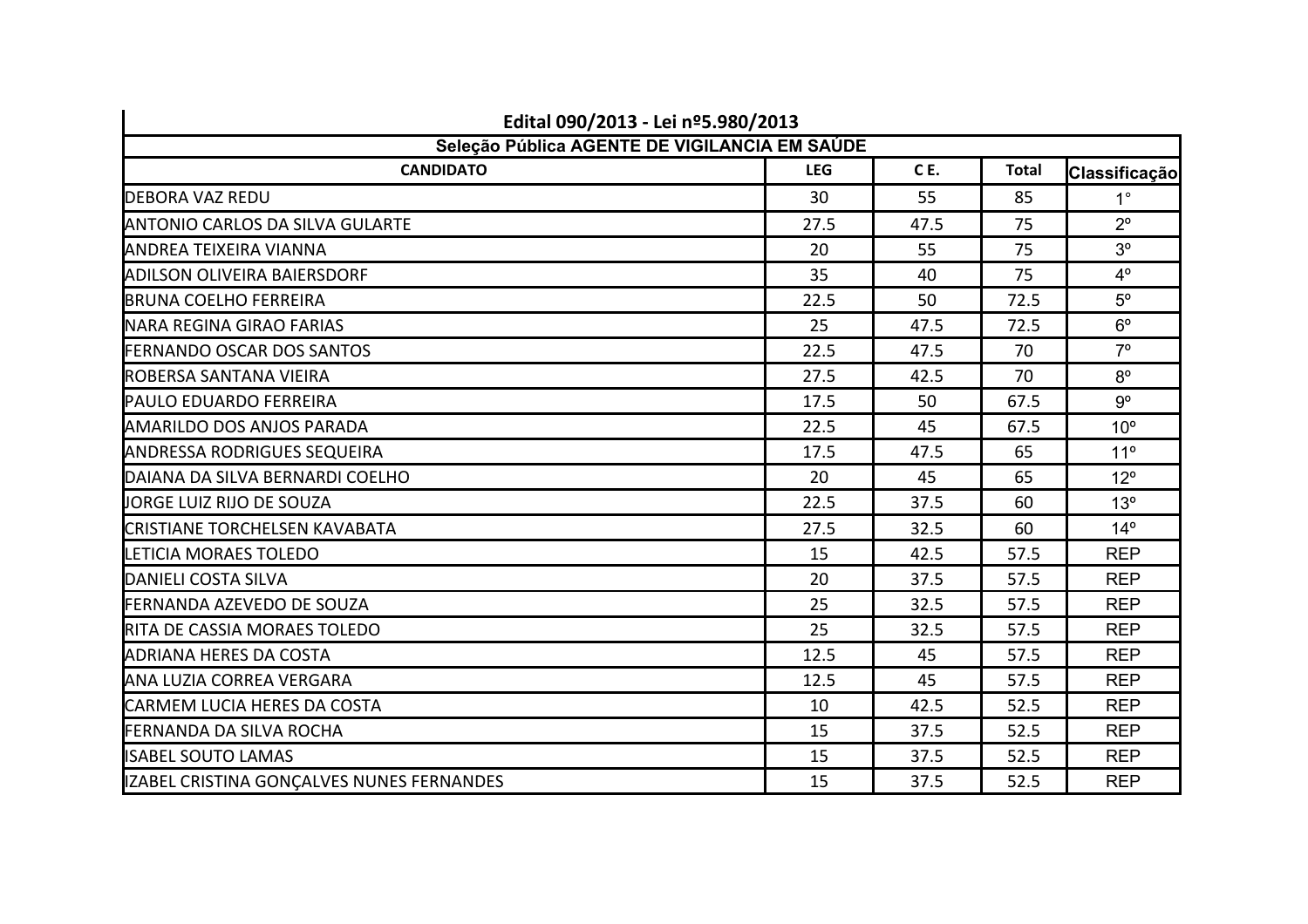| <b>FLAMARION SOLVETTI NORNBERG</b>                          | 20   | 32.5 | 52.5 | <b>REP</b> |
|-------------------------------------------------------------|------|------|------|------------|
| <b>ICATIA CILENE GONCALVES LEAL</b>                         | 12.5 | 40   | 52.5 | <b>REP</b> |
| <b>BRUNO PONTES PERES</b>                                   | 22.5 | 30   | 52.5 | <b>REP</b> |
| JOCIANE RAQUEL SOARES                                       | 12.5 | 37.5 | 47.5 | <b>REP</b> |
| <b>ILEONARDO OLIVEIRA DUARTE</b>                            | 10   | 37.5 | 47.5 | <b>REP</b> |
| <b>GISELA DA SILVA SCAGLIONI</b>                            | 15   | 32.5 | 47.5 | <b>REP</b> |
| <b>I</b> SUZANA DA CRUZ PEIL                                | 15   | 32.5 | 47.5 | <b>REP</b> |
| IJANETH SILVA SCAGLIONI                                     | 17.5 | 27.5 | 47.5 | <b>REP</b> |
| <b>WILLIAM OSSANES MORAES</b>                               | 7.5  | 40   | 47.5 | <b>REP</b> |
| <b>JESSICA MELLO COSTA</b>                                  | 12.5 | 35   | 47.5 | <b>REP</b> |
| <b>IMARIELLE SCHWANTZ DOS SANTOS</b>                        | 12.5 | 35   | 47.5 | <b>REP</b> |
| <b>PAULO CESAR PEIL SILVEIRA</b>                            | 12.5 | 35   | 47.5 | <b>REP</b> |
| <b>IFRANCINE ZAFALON RIBEIRO</b>                            | 17.5 | 30   | 47.5 | <b>REP</b> |
| <b>PAULA OLIVEIRA MOLINA</b>                                | 17.5 | 30   | 47.5 | <b>REP</b> |
| <b>MARIA DE FÁTIMA PEREIRA DAS NEVES</b>                    | 10   | 32.5 | 42.5 | <b>REP</b> |
| <b>IHELIADNE MADRUGA GOULARTE</b>                           | 15   | 27.5 | 42.5 | <b>REP</b> |
| IJULIVAN LUIS HOBUS GRIEP                                   | 15   | 27.5 | 42.5 | <b>REP</b> |
| JOAO CARLOS DE MOURA ALVES                                  | 20   | 22.5 | 42.5 | <b>REP</b> |
| CINTIA BEATRIZ DUARTE DE OLIVEIRA                           | 12.5 | 30   | 42.5 | <b>REP</b> |
| IMARA FABRICIA SILVA DA SILVEIRA CHRYSOSTOMO HAJI CONSTANTI | 12.5 | 30   | 42.5 | <b>REP</b> |
| <b>IMICHELE FERREIRA PEREIRA</b>                            | 12.5 | 30   | 42.5 | <b>REP</b> |
| ROSELAINE FURTADO DOMINGUES                                 | 12.5 | 30   | 42.5 | <b>REP</b> |
| IZOLA REGINA RIBEIRO NUNES                                  | 17.5 | 25   | 42.5 | <b>REP</b> |
| LUCIANA FARIAS DA SILVA                                     | 17.5 | 25   | 42.5 | <b>REP</b> |
| <b>CARLA ELAINE HELING</b>                                  | 15   | 22.5 | 37.5 | <b>REP</b> |
| <b>FABIANE LESSA CANTO</b>                                  | 15   | 22.5 | 37.5 | <b>REP</b> |
| JACIANDRA MAIDANA MACHADO                                   | 15   | 22.5 | 37.5 | <b>REP</b> |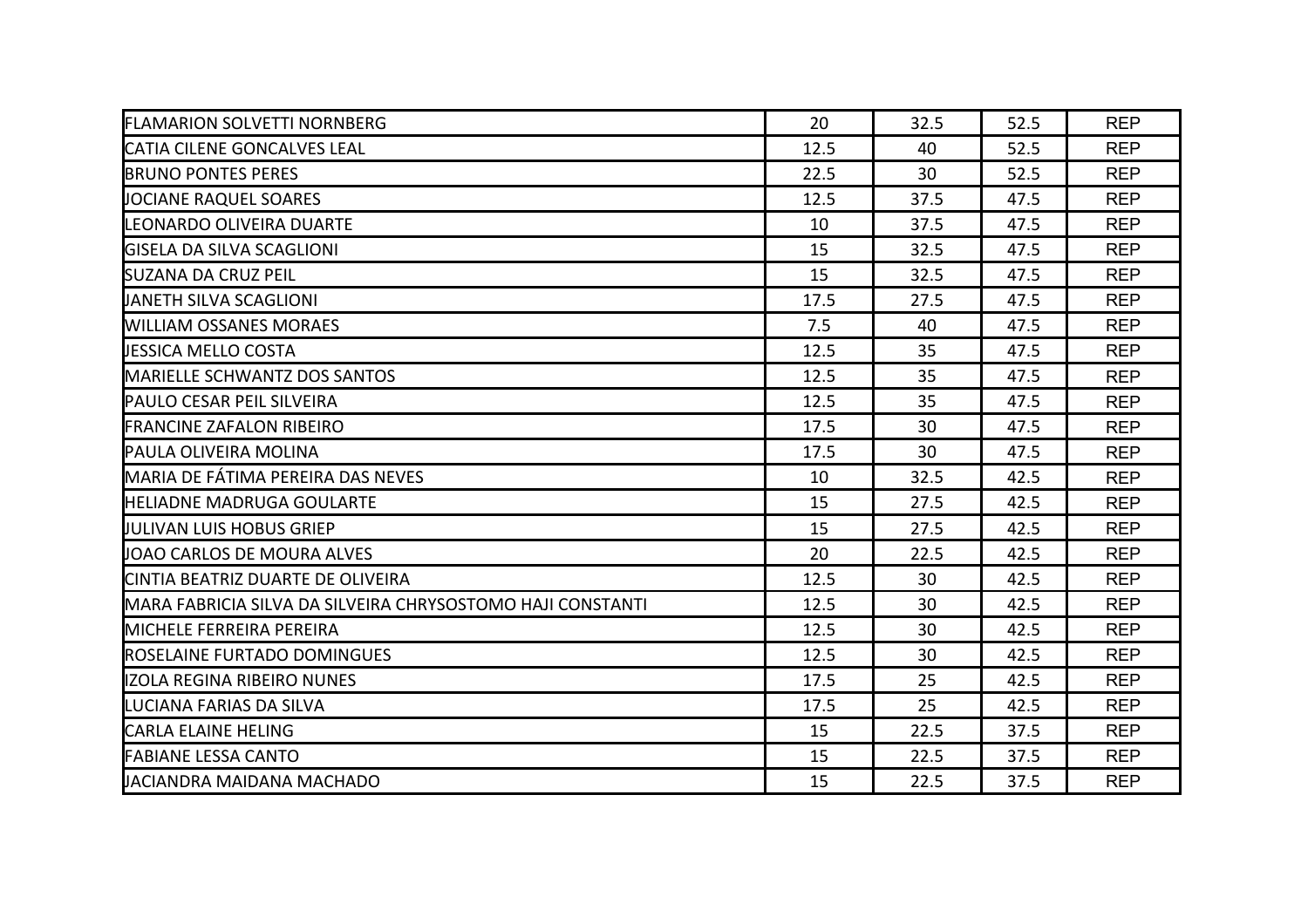| JAQUELINE DE FATIMA DA SILVA PIRES         | 15   | 22.5 | 37.5 | <b>REP</b> |
|--------------------------------------------|------|------|------|------------|
| <b>IKELLY PORCIUNCULA FAGUNDES</b>         | 15   | 22.5 | 37.5 | <b>REP</b> |
| <b>PAMELA GONÇALVES COSTA</b>              | 15   | 22.5 | 37.5 | <b>REP</b> |
| <b>VERONICA DORO DE ABREU</b>              | 15   | 22.5 | 37.5 | <b>REP</b> |
| <b>CASSIA SOARES DA CUNHA</b>              | 12.5 | 25   | 37.5 | <b>REP</b> |
| DAIANA LUZ SILVEIRA                        | 17.5 | 20   | 37.5 | <b>REP</b> |
| AUREA REGINA DE SOUZA SANTOS               | 10   | 22.5 | 32.5 | <b>REP</b> |
| <b>CARLA SIMONE PERES CLASEN</b>           | 10   | 22.5 | 32.5 | <b>REP</b> |
| JACQUELINE DA SILVA SCAGLIONI              | 15   | 17.5 | 32.5 | <b>REP</b> |
| <b>IIVONE SOUZA DA CUNHA</b>               | 7.5  | 25   | 32.5 | <b>REP</b> |
| NIARA GRACIELE DA CUNHA VIEIRA DA SILVEIRA | 7.5  | 25   | 32.5 | <b>REP</b> |
| <b>BIANCA EINHARDT FARIAS</b>              | 12.5 | 20   | 32.5 | <b>REP</b> |
| <b>IROSEMAR CARDOSO FURTADO</b>            | 12.5 | 20   | 32.5 | <b>REP</b> |
| <b>MAGDA HELENA GUILHERME</b>              | 15   | 12.5 | 27.5 | <b>REP</b> |
| <b>I</b> KAUANE DUARTE FURTADO             | 7.5  | 20   | 27.5 | <b>REP</b> |
| <b>PRISCILA DOS SANTOS SALIMEN</b>         | 7.5  | 20   | 27.5 | <b>REP</b> |
| MIKE CORREA CALDEIRA                       | 5    | 17.5 | 22.5 | <b>REP</b> |
| <b>DENISE OLIVEIRA BRASIL</b>              | 10   | 12.5 | 22.5 | <b>REP</b> |
| PIERRE SIQUEIRA SILVEIRA                   | 12.5 | 10   | 22.5 | <b>REP</b> |
| ANA CAROLINA GONÇALVES FERREIRA            | 22.5 | 35   | 57,5 | <b>REP</b> |
| <b>LUCIANE SILVA RODRIGUES</b>             | 12.5 | 42.5 | 55   | <b>REP</b> |
| <b>PABLO LUIZ SEDREZ TAVARES</b>           | 17.5 | 37.5 | 55   | <b>REP</b> |
| <b>BRUNA REIS CUNHA</b>                    | 22.5 | 32.5 | 55   | <b>REP</b> |
| <b>MARIA LUCIA BORGES ALMEIDA</b>          | 27.5 | 27.5 | 55   | <b>REP</b> |
| <b>ANA PAULA AIRES TORMA</b>               | 15   | 40   | 55   | <b>REP</b> |
| <b>PAULA CORREA SOARES</b>                 | 15   | 40   | 55   | <b>REP</b> |
| LUIZ GUSTAVO DE MEDEIROS FERNANDES         | 20   | 35   | 55   | <b>REP</b> |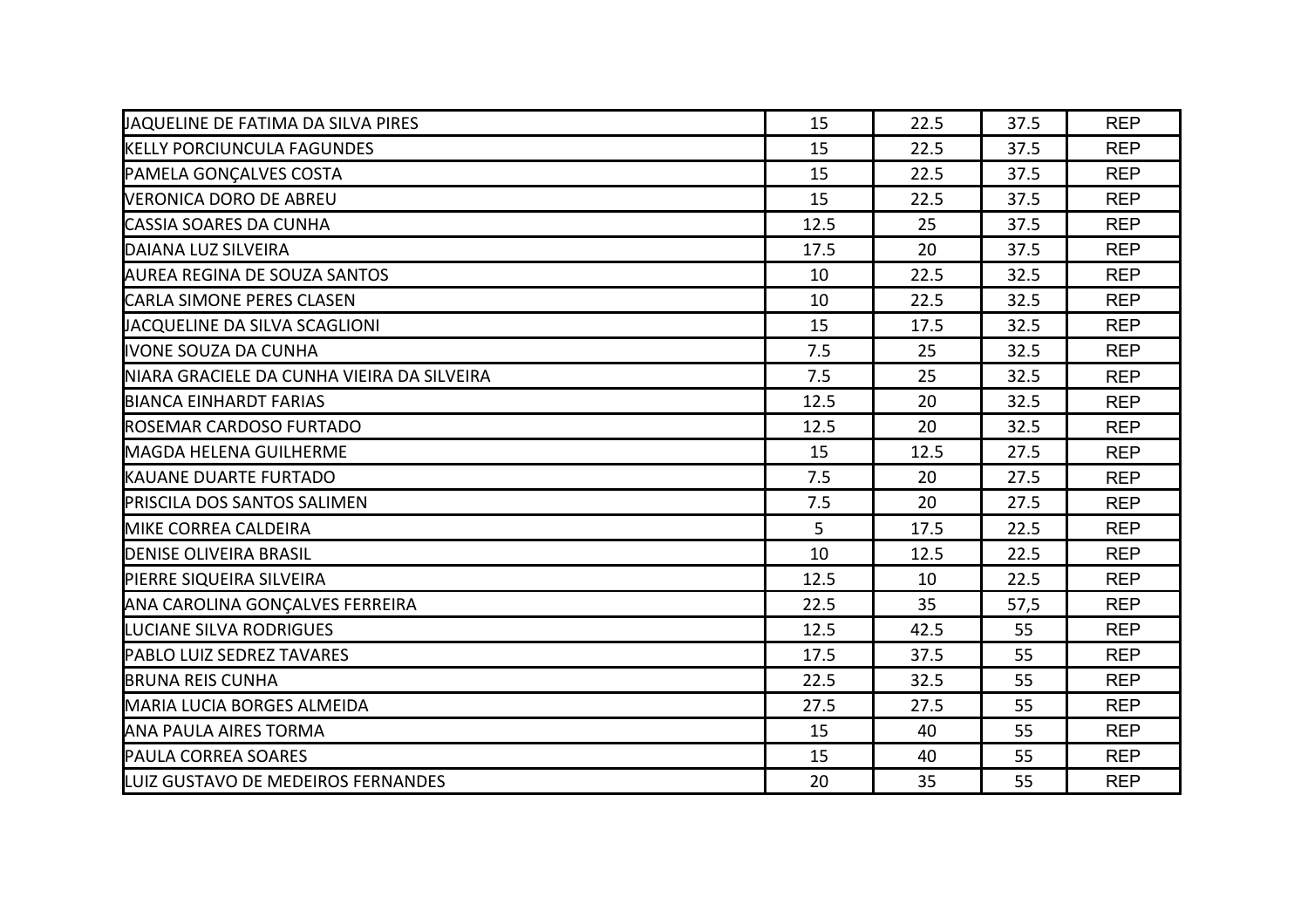| <b>PEDRO OLIVEIRA MOLINA</b>                | 12.5 | 37.5 | 50 | <b>REP</b> |
|---------------------------------------------|------|------|----|------------|
| <b>IGLEICEANE BANDEIRA NOGUEIRA</b>         | 17.5 | 32.5 | 50 | <b>REP</b> |
| <b>KATIA REGINA NOBLE PEDRO</b>             | 17.5 | 32.5 | 50 | <b>REP</b> |
| <b>MOISES HERES LEMÕES</b>                  | 17.5 | 32.5 | 50 | <b>REP</b> |
| <b>JOSIANE BARCELLOS DE OLIVEIRA</b>        | 22.5 | 27.5 | 50 | <b>REP</b> |
| <b>CRISLAINE BASTOS RIBEIRO FERNANDES</b>   | 15   | 35   | 50 | <b>REP</b> |
| <b>MARA DUTRA ALVES</b>                     | 15   | 35   | 50 | <b>REP</b> |
| YURI DILLMANN BAQUINI                       | 15   | 35   | 50 | <b>REP</b> |
| <b>CHARLES GOMES MARQUES</b>                | 20   | 30   | 50 | <b>REP</b> |
| <b>PATRICIA TORCHELSEN CRUZ</b>             | 20   | 30   | 50 | <b>REP</b> |
| <b>MARIA DE FATIMA FERNANDES PACHECO</b>    | 7.5  | 37.5 | 45 | <b>REP</b> |
| CAROLINA DOS SANTOS SALIMEN                 | 12.5 | 32.5 | 45 | <b>REP</b> |
| <b>CRISTINA DE SOUZA SIQUEIRA</b>           | 12.5 | 32.5 | 45 | <b>REP</b> |
| JEAN GONÇALVES DA CRUZ                      | 17.5 | 27.5 | 45 | <b>REP</b> |
| <b>I</b> LUIS EDUARDO SILVA LOPES           | 17.5 | 27.5 | 45 | <b>REP</b> |
| <b>MAGDA SUZANA SALDANHA REIS</b>           | 10   | 35   | 45 | <b>REP</b> |
| <b>SONIA MARIZA CHAGAS DUARTE</b>           | 15   | 30   | 45 | <b>REP</b> |
| <b>ALCEONE SILVEIRA DOS SANTOS</b>          | 20   | 25   | 45 | <b>REP</b> |
| <b>REGINA RIBES DAS NEVES</b>               | 20   | 25   | 45 | <b>REP</b> |
| INELE FABIANE NOGUEIRA OLIVEIRA             | 7.5  | 32.5 | 40 | <b>REP</b> |
| <b>VANI LEIA SCHAFER</b>                    | 7.5  | 32.5 | 40 | <b>REP</b> |
| <b>FERNANDA FERREIRA LESSA</b>              | 12.5 | 27.5 | 40 | <b>REP</b> |
| <b>J</b> ANISLAI FAGUNDES ALVES             | 12.5 | 27.5 | 40 | <b>REP</b> |
| JOEL SILVA DE OLIVEIRA                      | 12.5 | 27.5 | 40 | <b>REP</b> |
| LEILIS DE SOUSA MENDONÇA                    | 12.5 | 27.5 | 40 | <b>REP</b> |
| <b>IMARIA DE FATIMA ARAUJO AVILA VIEIRA</b> | 12.5 | 27.5 | 40 | <b>REP</b> |
| ADRIANA BEATRIZ DA SILVEIRA MARTINS         | 17.5 | 22.5 | 40 | <b>REP</b> |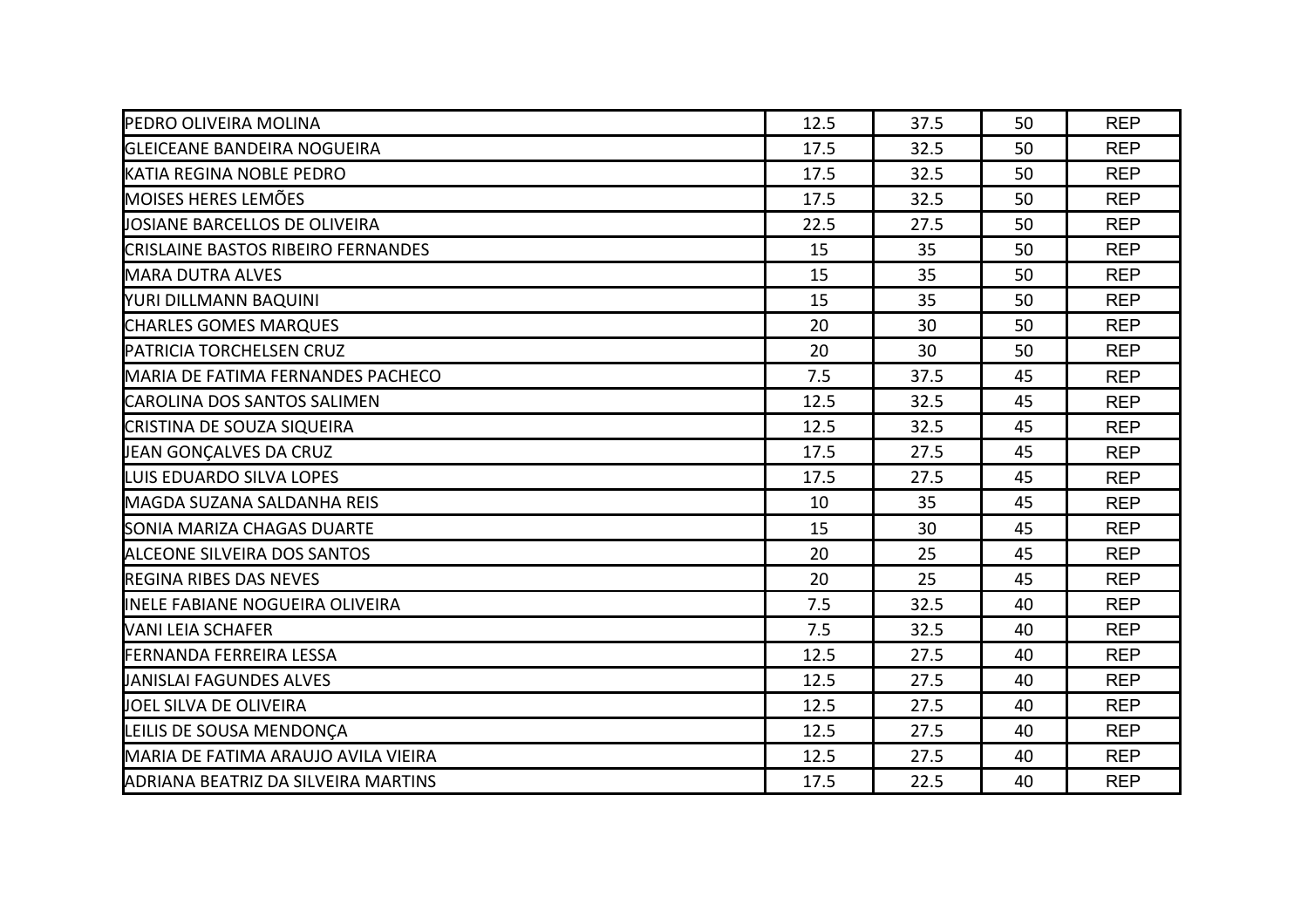| <b>MARIA LEANDRA FONSECA DOS SANTOS</b>  | 17.5 | 22.5 | 40  | <b>REP</b> |
|------------------------------------------|------|------|-----|------------|
| <b>I</b> MARIANGELA PAZ BARTY            | 17.5 | 22.5 | 40  | <b>REP</b> |
| DANIEL HERES DA COSTA                    | 10   | 30   | 40  | <b>REP</b> |
| <b>THAIS DA SILVA VARGAS</b>             | 10   | 30   | 40  | <b>REP</b> |
| IJUCARA COELHO JACONDINO                 | 15   | 25   | 40  | <b>REP</b> |
| PAULA LIMA DE OLIVEIRA                   | 15   | 25   | 40  | <b>REP</b> |
| <b>IZULEICA POENTE DA COSTA</b>          | 20   | 20   | 40  | <b>REP</b> |
| ROBERTA SOARES SILVEIRA DA CUNHA         | 7.5  | 27.5 | 35  | <b>REP</b> |
| <b>CARMEN LAURA OLIVEIRA DOS SANTOS</b>  | 17.5 | 17.5 | 35  | <b>REP</b> |
| UULIANA VIEIRA AMARIM                    | 17.5 | 17.5 | 35  | <b>REP</b> |
| IVANESSA SIMOES DA CRUZ                  | 5    | 30   | 35  | <b>REP</b> |
| DAIANE CARVALHO ALVES                    | 15   | 20   | 35  | <b>REP</b> |
| <b>UURACI SOARES LANER</b>               | 15   | 20   | 35  | <b>REP</b> |
| <b>CRISTIANE VASCONCELOS</b>             | 7.5  | 22.5 | 30  | <b>REP</b> |
| DIANA SANTOS MACHADO DE CORREA           | 7.5  | 22.5 | 30  | <b>REP</b> |
| <b>ISERGIO VAGNER DE AZEVEDO ANDRADE</b> | 12.5 | 17.5 | 30  | <b>REP</b> |
| <b>ILUCIANE MOURA VIEIRA</b>             | 10   | 20   | 30  | <b>REP</b> |
| ROSIMERI ALMEIDA LOPES                   | 10   | 20   | 30  | <b>REP</b> |
| <b>CARMEN ADILIA SANTOS DA COSTA</b>     | 5    | 20   | 28  | <b>REP</b> |
| <b>ICATIA REGINA VIEIRA DA SILVA</b>     | 12.5 | 13   | 18  | <b>REP</b> |
| <b>ADELINO DE OLIVEIRA LEMOS</b>         | N/C  | N/C  | N/C |            |
| <b>ADRIANA SILVEIRA BORGES</b>           | N/C  | N/C  | N/C |            |
| ALESSANDRA DE ARAUJO SANCHES             | N/C  | N/C  | N/C |            |
| ALESSANDRA DE OLIVEIRA                   | N/C  | N/C  | N/C |            |
| <b>ALINE LOPES BERGMANN</b>              | N/C  | N/C  | N/C |            |
| <b>ANA PAULA MEDEIROS TERRES</b>         | N/C  | N/C  | N/C |            |
| <b>ANA PAULA MOREIRA MARQUES</b>         | N/C  | N/C  | N/C |            |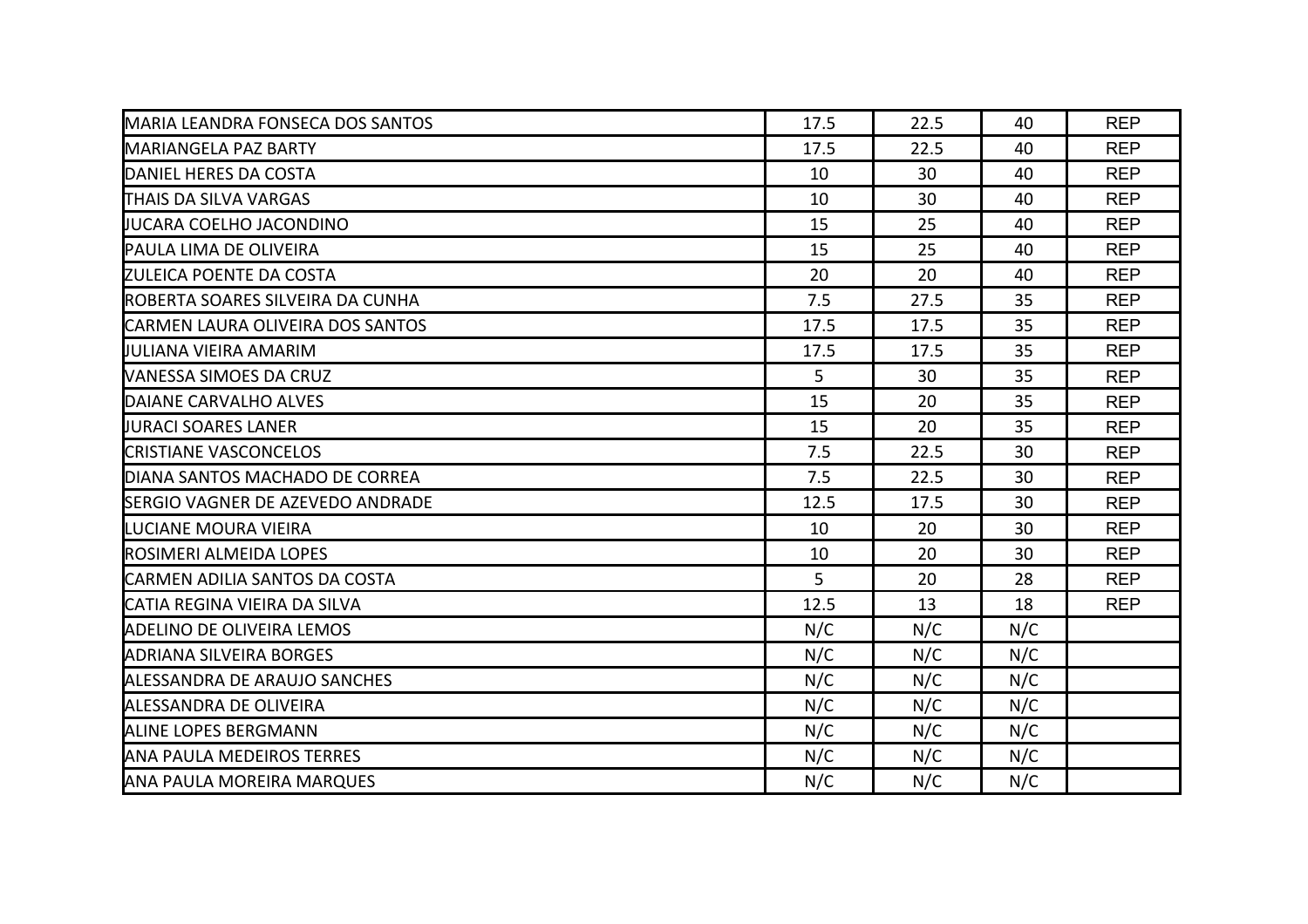| <b>ANDERSON RODRIGUES DA LUZ</b>       | N/C | N/C | N/C |  |
|----------------------------------------|-----|-----|-----|--|
| <b>ANDREA BUENO DAMASCENO</b>          | N/C | N/C | N/C |  |
| <b>ANDREA SILVEIRA DA SILVEIRA</b>     | N/C | N/C | N/C |  |
| <b>ANDREIA PERES PEREIRA DAS NEVES</b> | N/C | N/C | N/C |  |
| <b>ANDRESSA VIEIRA NEVES</b>           | N/C | N/C | N/C |  |
| CAMILES JURE DE ALCANTARA SILVEIRA     | N/C | N/C | N/C |  |
| <b>CARINA DA SILVA BERNY</b>           | N/C | N/C | N/C |  |
| CARLA DE SOUZA MARQUES                 | N/C | N/C | N/C |  |
| CARLA GONÇALVES GUTERRES SCHUMACHER    | N/C | N/C | N/C |  |
| CARMELITA DE OLIVEIRA MENDES           | N/C | N/C | N/C |  |
| <b>CARMEM REGINA PAULSEN BRAGA</b>     | N/C | N/C | N/C |  |
| CARMEN DE FATIMA SILVA DA SILVA        | N/C | N/C | N/C |  |
| <b>CAROLINE SOARES LANER</b>           | N/C | N/C | N/C |  |
| <b>CRISTIANE JURE SOARES</b>           | N/C | N/C | N/C |  |
| DANIELA MAIA DA FROTA ZIGLIA           | N/C | N/C | N/C |  |
| DARA JANE MOURA DE SOUZA               | N/C | N/C | N/C |  |
| <b>DIEGO FABRAS DA SILVEIRA</b>        | N/C | N/C | N/C |  |
| <b>DILCE MARIA DORNELLES CERCHIARO</b> | N/C | N/C | N/C |  |
| <b>DULCEMERI DOMINGUES LAFOENTE</b>    | N/C | N/C | N/C |  |
| <b>EDMUNDO MORAES BITENCOURT</b>       | N/C | N/C | N/C |  |
| <b>EDUARDO DANIELOWSKI</b>             | N/C | N/C | N/C |  |
| <b>EDUARDO ROSA MADRUGA</b>            | N/C | N/C | N/C |  |
| <b>ESTER PEDROSO MOTA</b>              | N/C | N/C | N/C |  |
| <b>FERNANDA BITTENCOURT PEREIRA</b>    | N/C | N/C | N/C |  |
| <b>FERNANDA DA ROSA BITENCOURT</b>     | N/C | N/C | N/C |  |
| <b>FERNANDO OLIVEIRA CASTRO</b>        | N/C | N/C | N/C |  |
| <b>FRANCIELA LEAL MORAES</b>           | N/C | N/C | N/C |  |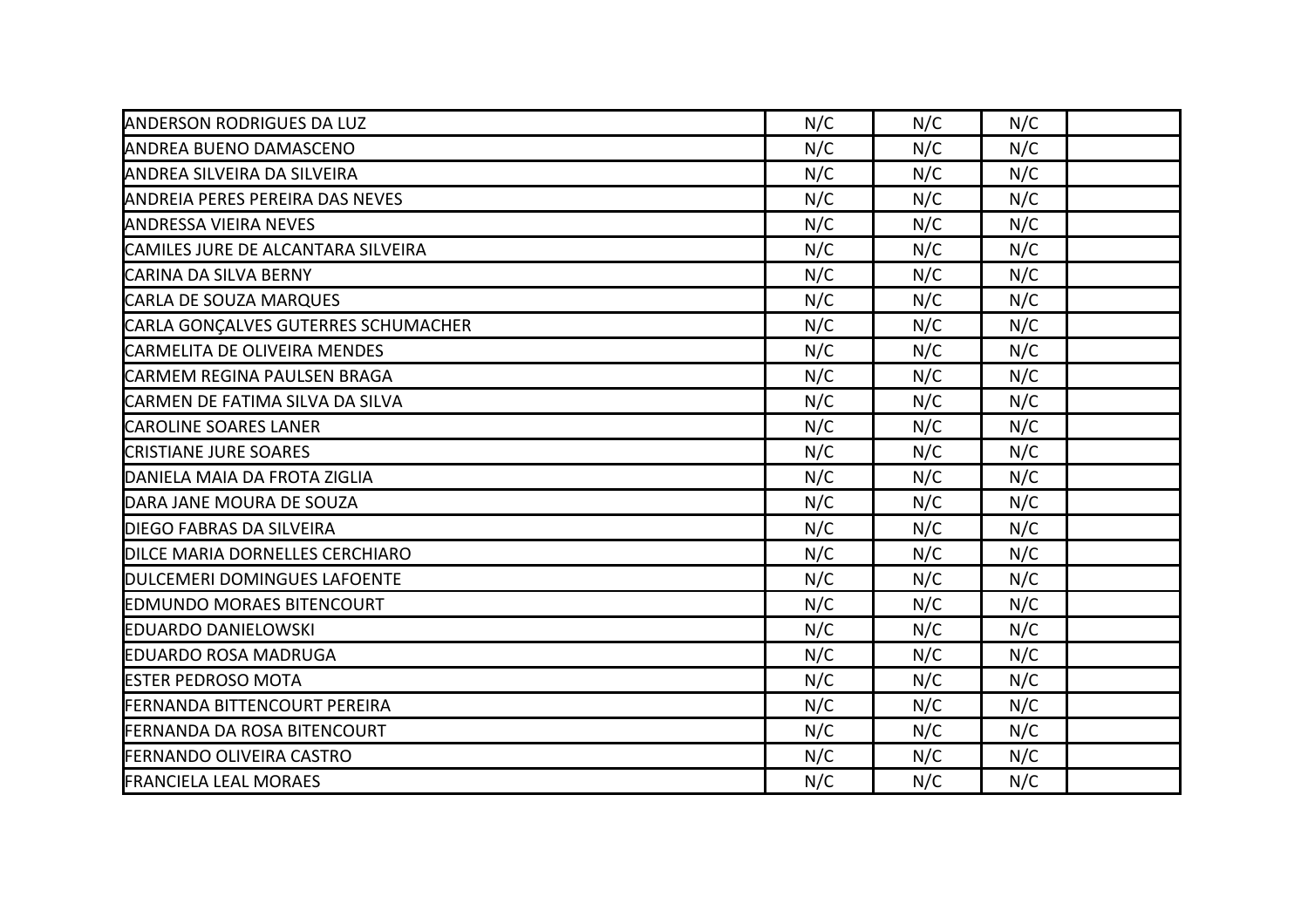| <b>GISLAINE SOUZA DAS NEVES</b>                | N/C | N/C | N/C |  |
|------------------------------------------------|-----|-----|-----|--|
| <b>IGRACIELE SILVA DO AMARAL</b>               | N/C | N/C | N/C |  |
| <b>ISABEL CRISTINA MACHADO CHEVARRIA</b>       | N/C | N/C | N/C |  |
| JANAINA CHAGAS DOS SANTOS                      | N/C | N/C | N/C |  |
| <b>JANE JARA NUNES DE MACEDO</b>               | N/C | N/C | N/C |  |
| <b>JANE MOURA DE SOUZA</b>                     | N/C | N/C | N/C |  |
| <b>JAQUELINE DA SILVA RODRIGUES</b>            | N/C | N/C | N/C |  |
| JODELE LOPES GULARTE                           | N/C | N/C | N/C |  |
| <b>JORGE LUIS FERREIRA ALVES</b>               | N/C | N/C | N/C |  |
| <b>JULIA RODEGHEIRO DE MORAES</b>              | N/C | N/C | N/C |  |
| <b>ILEONARDO SOUZA SANDIN</b>                  | N/C | N/C | N/C |  |
| LUCIA MARLEI FERREIRA VELLOZO                  | N/C | N/C | N/C |  |
| LUCIANA BARROS ANCELMO                         | N/C | N/C | N/C |  |
| MAGDA DA SILVA GINAR                           | N/C | N/C | N/C |  |
| <b>MARCELLO MOREIRA</b>                        | N/C | N/C | N/C |  |
| <b>MARCELO OLIVEIRA DOS SANTOS</b>             | N/C | N/C | N/C |  |
| <b>IMARCIO ANDREI EICHNER LEMOS</b>            | N/C | N/C | N/C |  |
| <b>MARCIO ARTUR MOTTA</b>                      | N/C | N/C | N/C |  |
| <b>MARGARETE TEREZINHA FAGUNDES DOS SANTOS</b> | N/C | N/C | N/C |  |
| <b>IMARIA CLENIR FARIAS ULGUIM</b>             | N/C | N/C | N/C |  |
| MARIA DE FATIMA DA ROSA VIEGAS                 | N/C | N/C | N/C |  |
| MARIA GLADES NUNES DE MACEDO                   | N/C | N/C | N/C |  |
| MARIA JOSE DA SILVA KNUTH                      | N/C | N/C | N/C |  |
| MILENE DE ANDRADE PORTO                        | N/C | N/C | N/C |  |
| NARA TERESINHA DOS SANTOS AMARAL               | N/C | N/C | N/C |  |
| NILTON NARCISO PERES MENDES                    | N/C | N/C | N/C |  |
| <b>ORACI HENRIQUE ROSA DE AVILA</b>            | N/C | N/C | N/C |  |